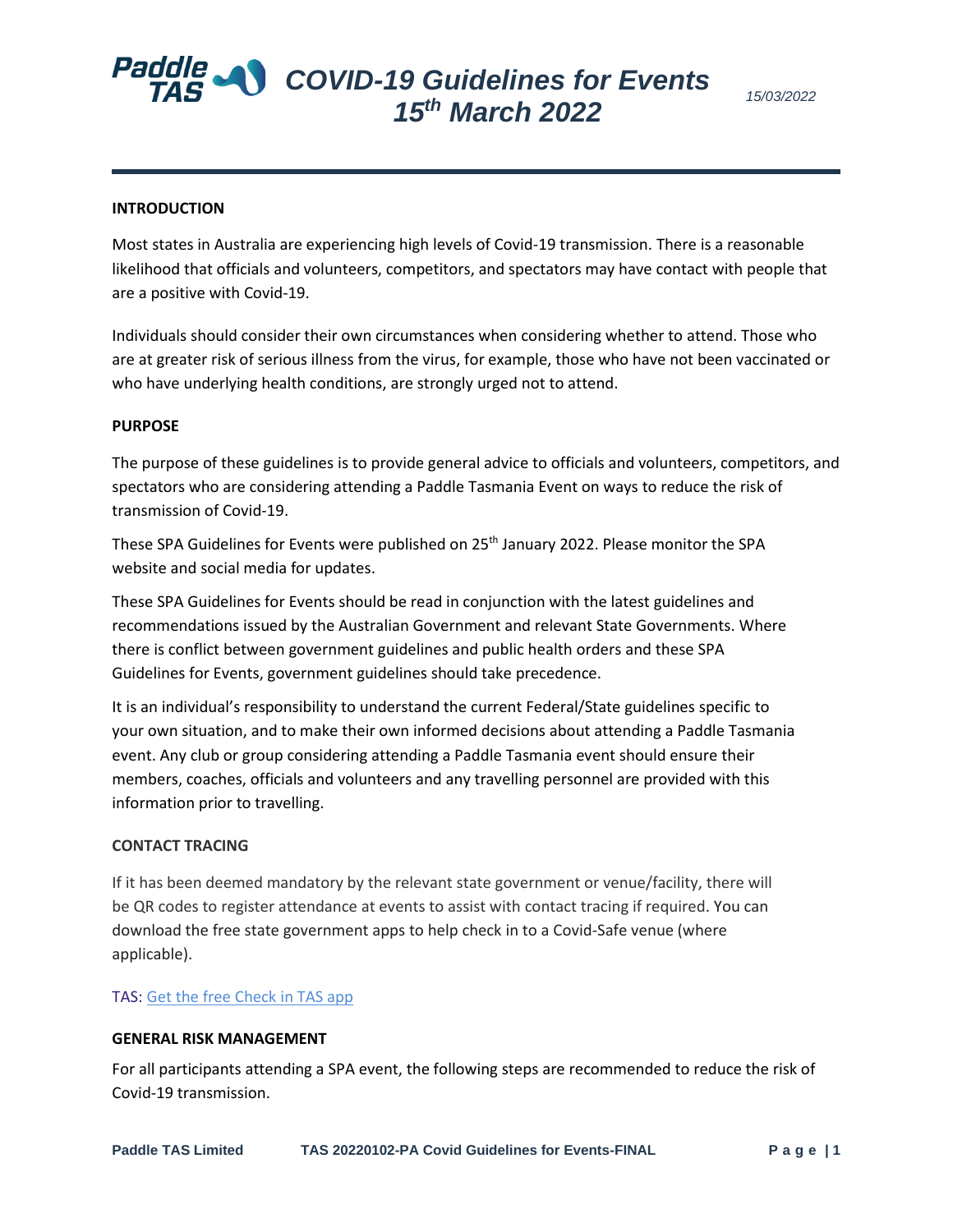

# *AT ALL TIMES:*

- 1. Follow State and Federal Government Health advice.
- 2. Anyone with symptoms should stay home and get tested.
- 3. Maintain physical distancing as much as practically possible. During some events this may not be possible.
- 4. Wear face masks whenever indoors, in public and in transit.
- 5. Use hand sanitizer and wash hands regularly.
- 6. Do not under any circumstances share water bottles or food.
- 7. Do not use water fountains.
- 8. Avoid unnecessary physical contact such as shaking hands, high fives, and hugging.
- 9. Handle your own belongings and equipment.
- 10. Minimise the time spent indoors in any setting, particularly in crowded spaces.
- 11. At all times, minimise interaction with other people, especially those from outside your own family/club/paddling group, including other clubs/paddling groups from your own state/region.
- 12. NOTE: Everyone attending a Paddle WA event has a responsibility in this regard. Coaches and Managers are encouraged to remind athletes about this regularly.

# *IN ADDITION, WHEN NOT AT THE VENUE:*

- 13. If possible, create your own bubble with your family or those known to you.
- 14. Eat in or, if you are eating out, try to do so outside.
- 15. Keep apartment windows and doors open as often as practically possible.
- 16. If there is a balcony sit outside whenever possible and minimise the use of air conditioning.

Paddle Tasmania recognises that these are unusual steps and for many, they may detract from their enjoyment of the competition. However, as we all work through this pandemic together, we have a shared responsibility to keep each other safe. We all look forward to circumstances improving over the coming weeks and months.

# **VACCINATION**

While it is not mandatory to be vaccinated to participate in a Paddle Tasmania event, it is strongly encouraged that you are double vaccinated and, if eligible, have a booster. Medical evidence indicates that this can both protect you and reduce the risk of you passing on the virus to others. Your cooperation with this would be greatly appreciated.

## **TESTING**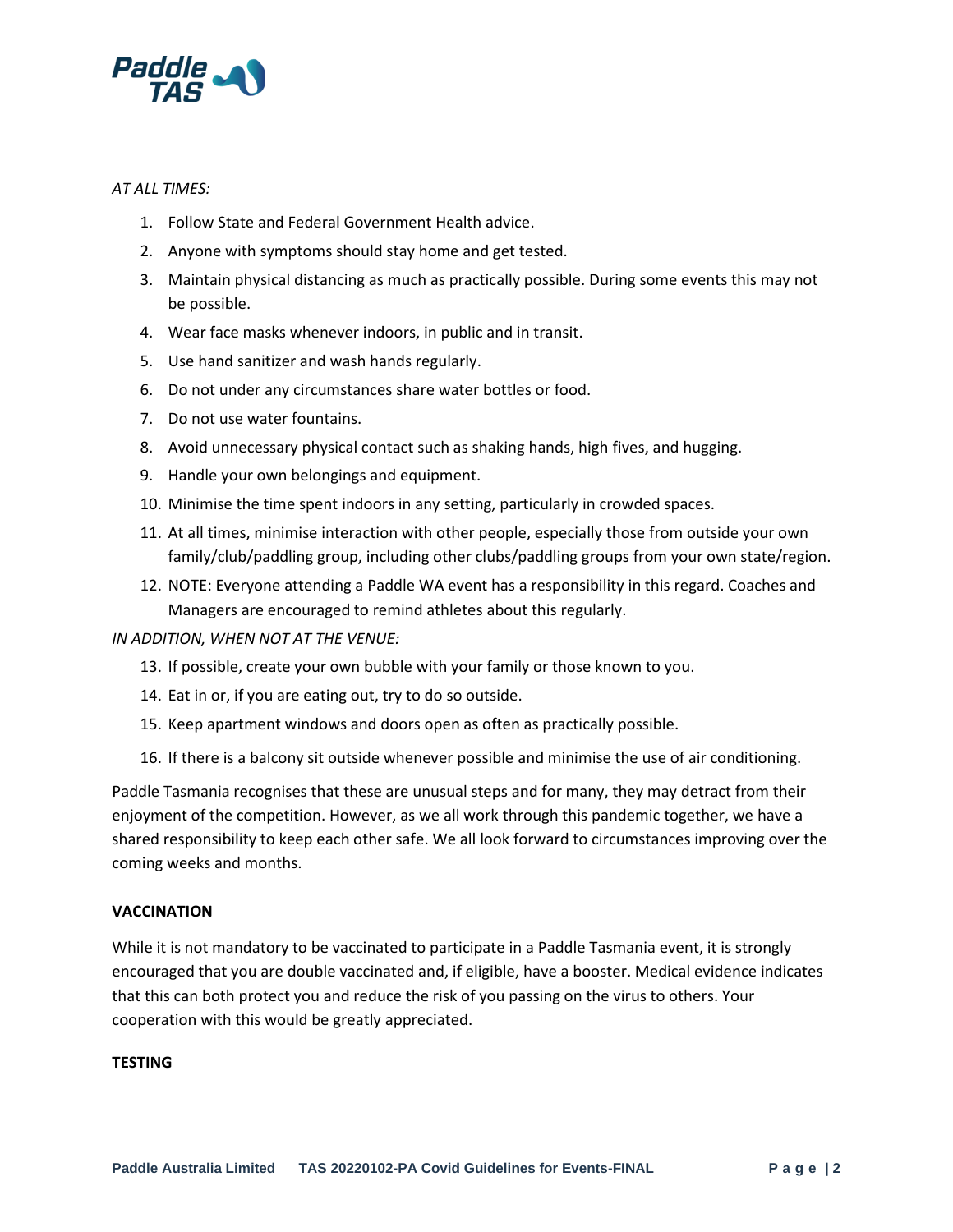

Paddle Tasmania does not require you to have taken a PCR/RAT test. However, you must get tested for Covid-19 if:

- a) You have symptoms of the illness -even if your symptoms are mild; or
- b) You have been identified as a close contact; or
- c) You must be tested before you can travel based on state advice.

Anyone that may have a compromised immune systems or underlying health issues should consider not attending the event.

*Please note that RAT tests may be difficult to source. Therefore, it is highly recommended all attendees bring their own RAT tests to the event.*

*As an alternative anyone who is symptomatic or deemed a close contact can access a PCR test from a local testing clinic, free of charge. Please note the turn-around time for test results can be long depending on testing numbers. If you do a PCR test you are required to isolate immediately following your test until you get a negative result in line with the State government requirements at the location at which you are residing.*

# **UPDATES**

Each state Government is making regular changes to policies and health orders. Outlined below is an overview of some of the key definitions for close contacts. Also below are links to each state government website with details of each states polices as outlined. Please note that policy do vary between the different states.

## **DEFINITION OF CLOSE CONTACT**

You are a close contact if you are a **household member** or a **household-like contact** of a diagnosed person.

- A **household member** is a person who ordinarily resides at the same premises or place of accommodation as the diagnosed person, and who are residing at the premises or place of accommodation at the time the diagnosed person receives their positive COVID-19 test result. You do not have to be related to the diagnosed person to be considered a household member.
- A **household-like contact** is a person who has spent more than four hours with the diagnosed person in a house or other place of accommodation, care facility or similar. Note: a person is not a household-like contact if they are in a separate part of the house, accommodation or care facility that has a separate point of entry and no shared common areas, and if they do not have contact or interaction for more than four hours